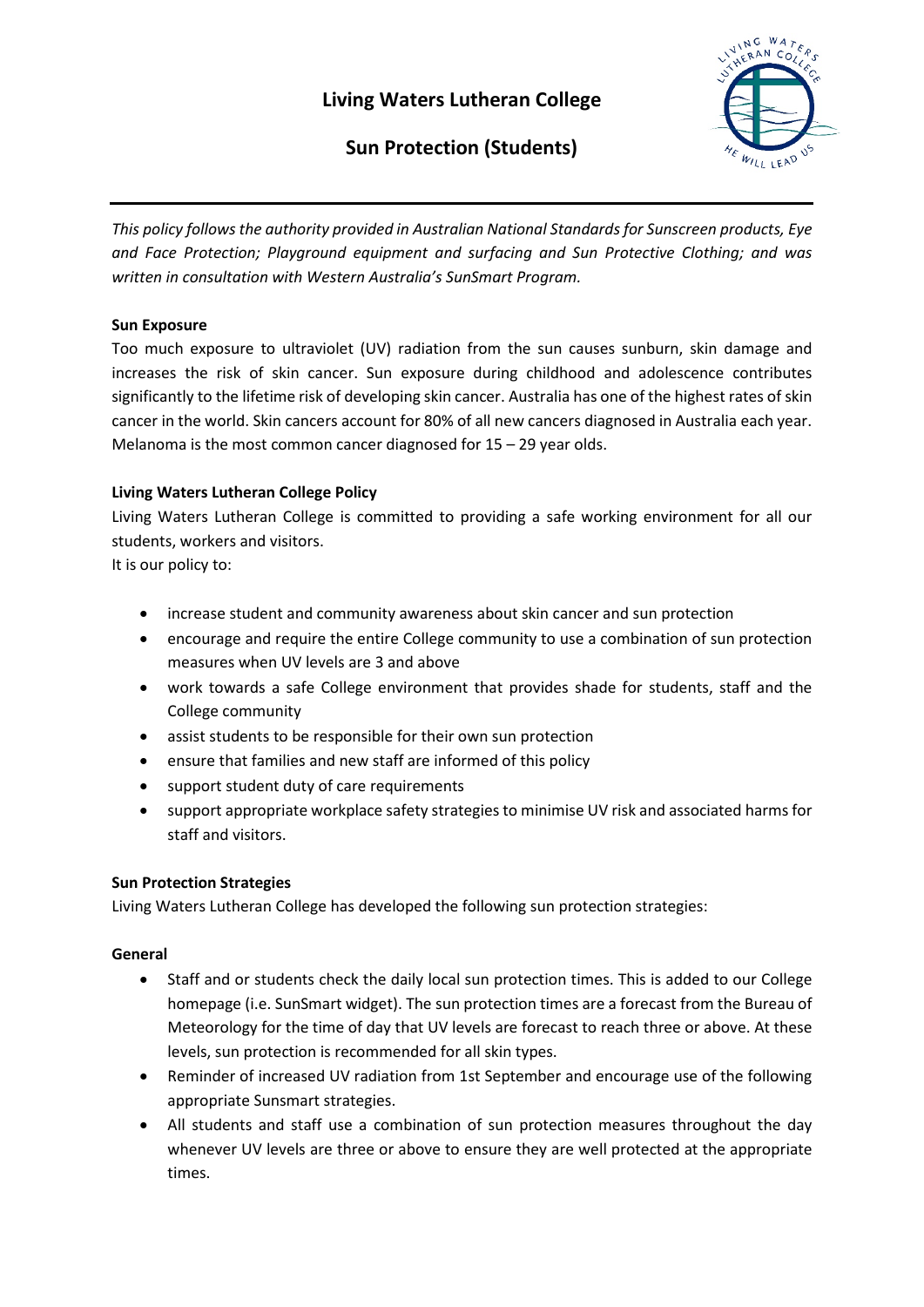- A combination of sun protection measures is required when the UV rating is 3 or above all year round.
- Active outdoor play is encouraged all year provided appropriate sun protection measures are used when UV is 3 and above.

### **Shade**

- The College makes sure there is sufficient shelter and trees providing shade in the College grounds particularly in areas where students congregate (e.g. lunch areas, canteen, outdoor lesson areas and popular play areas).
- Shade provision is considered in plans for future buildings and grounds.
- Playgrounds should be designed with areas of effective summer shade from either trees or built elements, or both. Playgrounds which comply with Australian Standard AS 4685.0:2017, Playground equipment and surfacing - Development, installation, inspection, maintenance and operation, are encouraged but optional. Refer to Supervision & Inspection - Playground.
- The availability of shade is considered when planning excursions and outdoor activities.
- Students are actively encouraged to use available areas of shade when outside. Students who do not have appropriate hats or outdoor clothing are asked to stay in an area protected from the sun.

#### **Hats**

- Students and staff are required to wear hats that protect their face, neck and ears whenever they are outside.
- Recommended sun-safe hats include legionnaire, broad-brimmed and bucket hats with a deep crown and angled brim. Baseball caps do not offer enough protection and are not recommended.
- Students who do not have an appropriate sun protective hat will be asked to stay in shaded areas only.

#### **Sunscreen**

- The College supplies SPF30 (or higher) broad-spectrum, water-resistant sunscreen for staff and student's use. Sunscreen is available in each classroom.
- Sunscreen is applied in accordance with the manufacturer's directions, and at least 20 minutes before going outdoors. Sunscreen should be reapplied at least every two hours, and more frequently when participating in sport, sweating or swimming, and after towel drying.
- Time will be allocated for sunscreen application prior to outdoor activities.
- Strategies are in place to remind students to apply sunscreen before going outdoors (e.g. reminder notices, sunscreen monitors, sunscreen buddies).

## **Sunglasses**

Close-fitting wrap-around sunglasses that comply with Australian Standards AS/NZS 1067.1 2016, Eye and face protection - Sunglasses and fashion spectacles, Part 1: Requirements (Sunglasses: lens category 2, 3 or 4) and cover as much of the eye area as possible are encouraged but optional.

## **Role Modelling**

• Staff act as role models by using a combination of sun protection measures as outlined above when the UV level is 3 or above.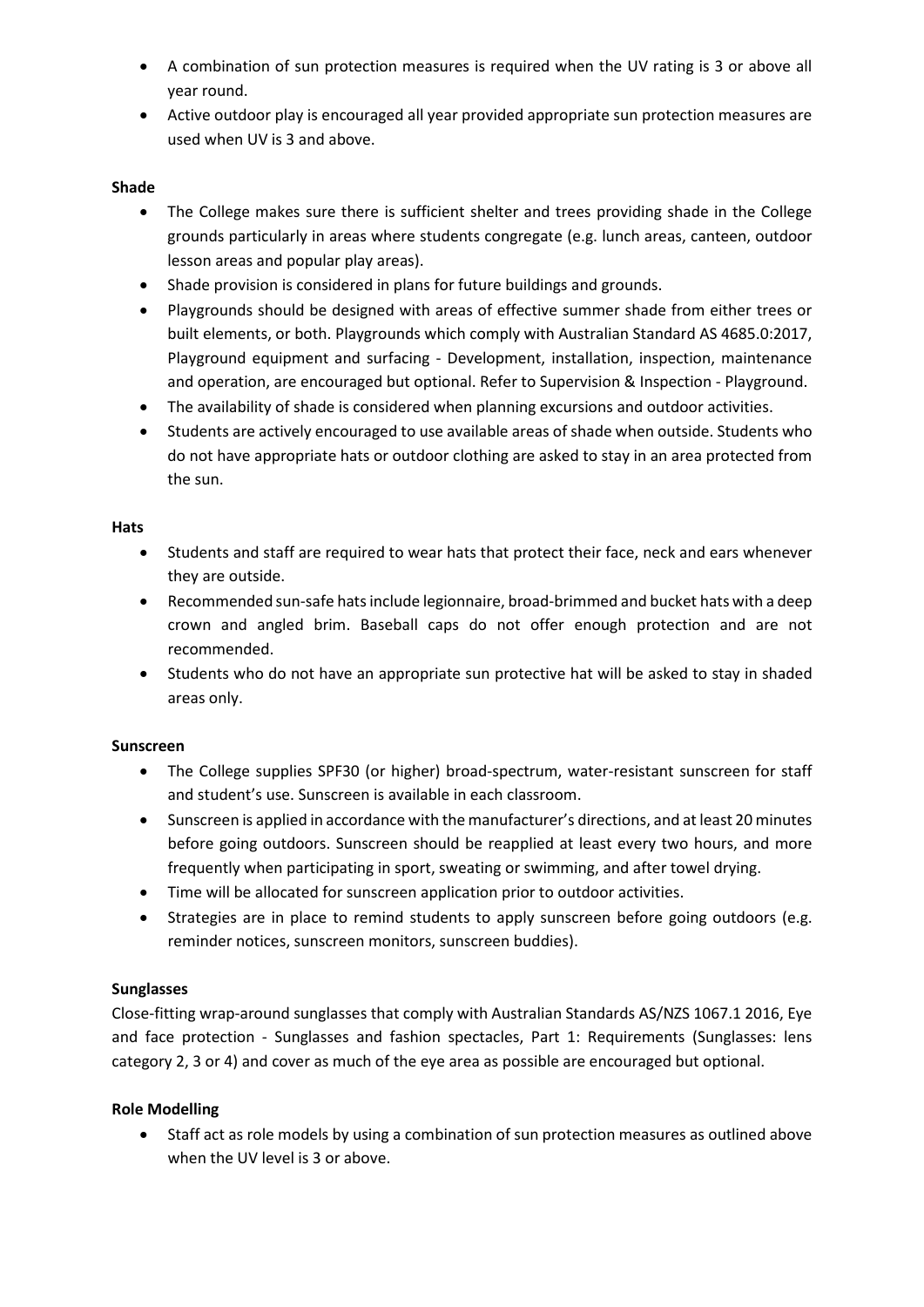• Families and visitors are also encouraged to use a combination of sun protection measures (sun protective clothing and hats, sunglasses and sunscreen) when participating in and attending outdoor College activities.

## **Curriculum**

- Sun protection and skin cancer awareness programs are incorporated into appropriate areas of the College curriculum.
- Students are encouraged to be involved in initiatives to promote and model sun protection measures to the whole College community.
- Sun safe behaviour is regularly reinforced and promoted to the whole College community through newsletters, College public website, parent meetings, staff meetings, College assemblies, student and teacher activities and on student enrolment.

# **Uniform** *Refer to Uniform Policy.*

Sun protective clothing is included in the College uniform/dress code and sports uniform. This includes clothing with:

- elbow length sleeves
- shirts and tops that cover shoulders, with a collar that sits close to the neck, above the collarbone
- appropriate hats
- appropriate gloves and other accessories (where required for the activity)
- appropriate sunglasses (optional)
- other appropriate sun protective clothing.
- Sun protective clothing with a UPF rating, in compliance with Australian Standard AS/NZS 4399:2017, Sun protective clothing – Evaluation and classification, is encouraged but optional.

# **Scheduling and Planning**

- Sun protection is considered when planning all outdoor events (e.g. assemblies, camps, excursions and sporting events).
- Before commencing an excursion, the organising staff will check the daily local sun protection times of the location, and continue to monitor these times for the duration of the excursion. Refer to the Excursions Policy.

# **Implementation**

- This policy is implemented through a combination of:
- staff and student training and awareness of issues relating to skin and safe sun exposure
- implementation of sun protection measures
- effective notification procedures
- effective communication procedures
- effective record keeping procedures
- initiation of corrective actions where necessary.
- Teacher Professional Learning